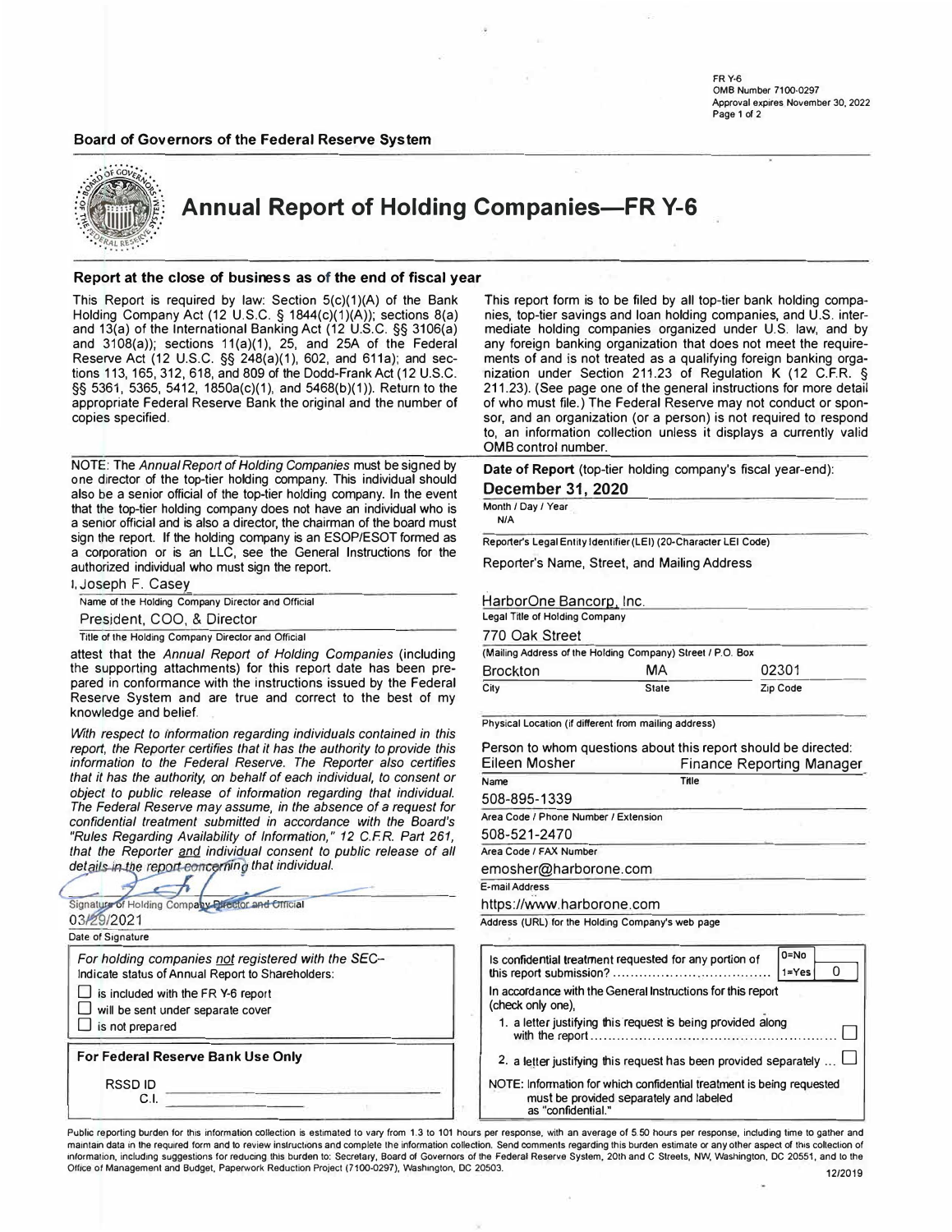$\ddot{\phantom{a}}$ 

# For Use By Tiered Holding Companies

Top-tiered holding companies must list the names, mailing address, and physical locations of each of their subsidiary holding companies below.

 $\bar{z}_i$ 

 $\Delta$ 

 $\ddot{\phantom{a}}$ 

| Legal Title of Subsidiary Holding Company |                                                                       |          | Legal Title of Subsidiary Holding Company |                                                                       |          |
|-------------------------------------------|-----------------------------------------------------------------------|----------|-------------------------------------------|-----------------------------------------------------------------------|----------|
|                                           | (Mailing Address of the Subsidiary Holding Company) Street / P.O. Box |          |                                           | (Malling Address of the Subsidlary Holding Company) Street / P.O. Box |          |
| City                                      | State                                                                 | Zip Code | City                                      | State                                                                 | Zip Code |
|                                           | Physical Location (if different from mailing address)                 |          |                                           | Physical Location (if different from malling address)                 |          |
|                                           |                                                                       |          |                                           |                                                                       |          |
| Legal Title of Subsidiary Holding Company |                                                                       |          | Legal Title of Subsidiary Holding Company |                                                                       |          |
|                                           | (Mailing Address of the Subsidiary Holding Company) Street / P.O. Box |          |                                           | (Mailing Address of the Subsidiary Holding Company) Street / P.O. Box |          |
| City                                      | State                                                                 | Zip Code | City                                      | State                                                                 | Zip Code |
|                                           | Physical Location (if different from mailing address)                 |          |                                           | Physical Location (if different from malling address)                 |          |
|                                           |                                                                       |          |                                           |                                                                       |          |
| Legal Title of Subsidiary Holding Company |                                                                       |          | Legal Title of Subsidiary Holding Company |                                                                       |          |
|                                           | (Mailing Address of the Subsidiary Holding Company) Street / P.O. Box |          |                                           | (Mailing Address of the Subsidiary Holding Company) Street / P.O. Box |          |
| City                                      | State                                                                 | Zip Code | City                                      | State                                                                 | Zip Code |
|                                           | Physical Location (if different from mailing address)                 |          |                                           | Physical Location (if different from mailing address)                 |          |
| Legal Title of Subsidiary Holding Company |                                                                       |          | Legal Title of Subsidiary Holding Company |                                                                       |          |
|                                           | (Mailing Address of the Subsidiary Holding Company) Street / P.O. Box |          |                                           | (Mailing Address of the Subsidiary Holding Company) Street / P.O. Box |          |
| City                                      | State                                                                 | Zip Code | City                                      | State                                                                 | Zip Code |
|                                           | Physical Location (if different from mailing address)                 |          |                                           | Physical Location (if different from mailing address)                 |          |
|                                           |                                                                       |          |                                           |                                                                       |          |

 $\overline{\phantom{a}}$ 

 $\label{eq:2.1} \frac{1}{\sqrt{2\pi}}\sum_{i=1}^n\frac{1}{\sqrt{2\pi}}\sum_{i=1}^n\frac{1}{\sqrt{2\pi}}\sum_{i=1}^n\frac{1}{\sqrt{2\pi}}\sum_{i=1}^n\frac{1}{\sqrt{2\pi}}\sum_{i=1}^n\frac{1}{\sqrt{2\pi}}\sum_{i=1}^n\frac{1}{\sqrt{2\pi}}\sum_{i=1}^n\frac{1}{\sqrt{2\pi}}\sum_{i=1}^n\frac{1}{\sqrt{2\pi}}\sum_{i=1}^n\frac{1}{\sqrt{2\pi}}\sum_{i=1}^n\$ 

 $\sim$ 

 $\bar{z}$ 

 $\ddot{\phantom{1}}$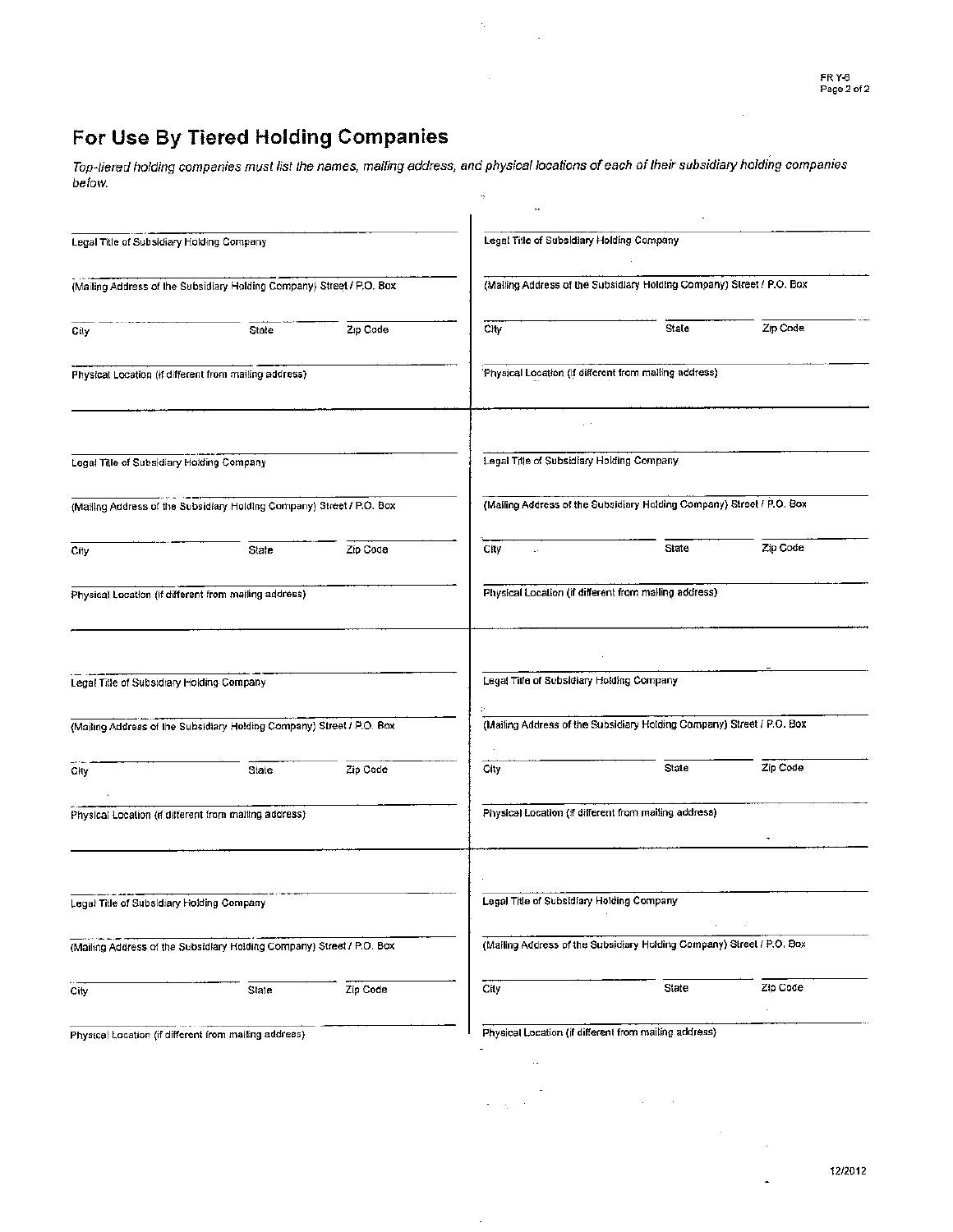# FORM FR Y-6 HarborOne Bancorp, Inc. Brockton, Massachusetts Fiscal Year Ending December 31, 2020

2a Organization Chart

LEI is N/A unless noted

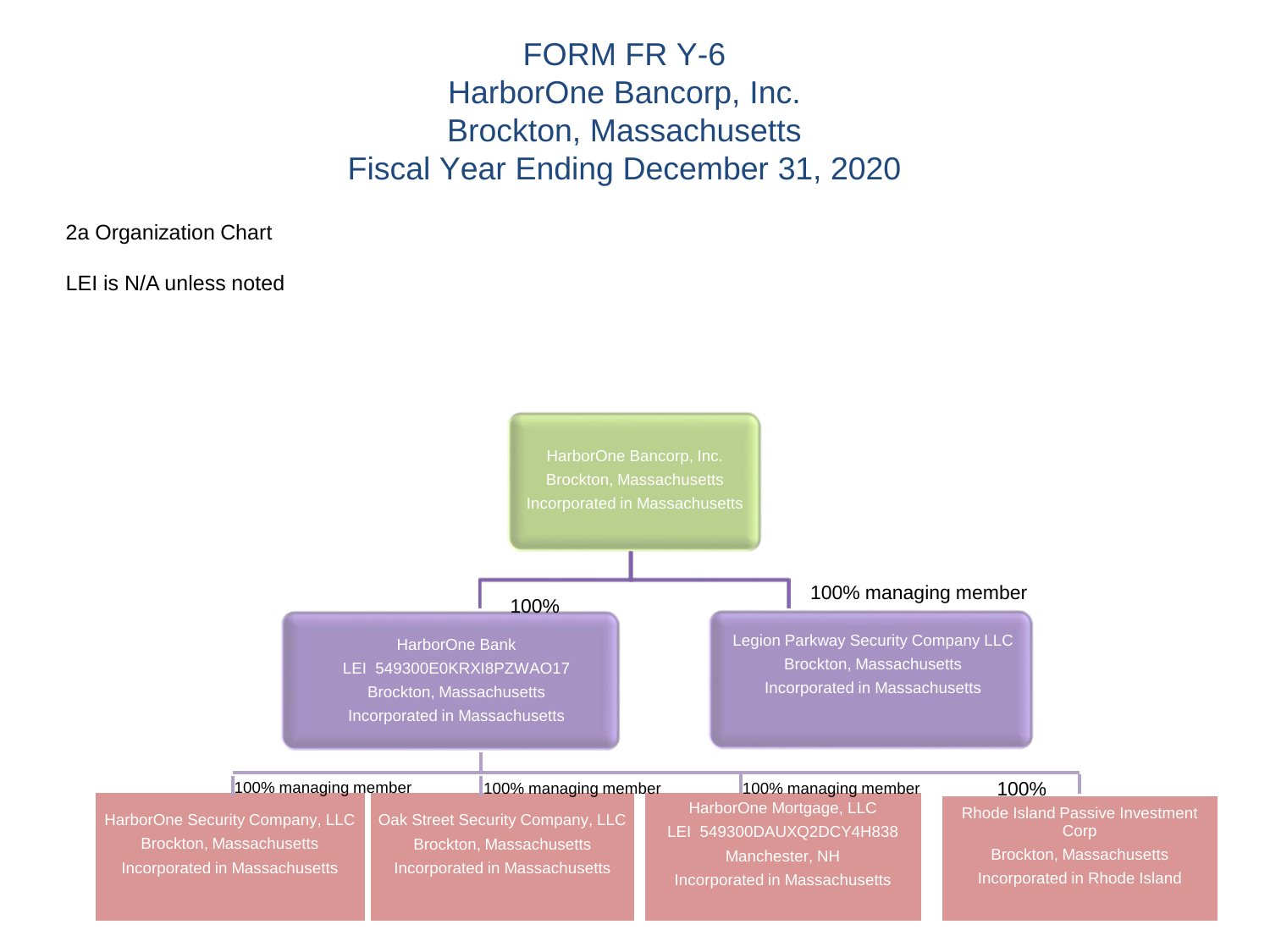**Results:** A list of branches for your depository institution: HARBORONE BANK (ID\_RSSD: 40499). This depository institution is held by HARBORONE BANCORP, INC. (4973353) of BROCKTON, MA. The data are as of 12/31/2020. Data reflects information that was received and processed through 01/05/2021.

#### **Reconciliation and Verification Steps**

1. In the **Data Action** column of each branch row, enter one or more of the actions specified below 2. If required, enter the date in the **Effective Date** column

#### **Actions**

**OK:** If the branch information is correct, enter 'OK' in the **Data Action** column.

**Change:** If the branch information is incorrect or incomplete, revise the data, enter 'Change' in the **Data Action** column and the date when this information first became valid in the **Effective Date** column. **Close:** If a branch listed was sold or closed, enter 'Close' in the **Data Action** column and the sale or closure date in the **Effective Date** column. **Delete:** If a branch listed was never owned by this depository institution, enter 'Delete' in the **Data Action** column. **Add:** If a reportable branch is missing, insert a row, add the branch data, and enter 'Add' in the **Data Action** column and the opening or acquisition date in the **Effective Date** column.

If printing this list, you may need to adjust your page setup in MS Excel. Try using landscape orientation, page scaling, and/or legal sized paper.

#### **Submission Procedure**

When you are finished, send a saved copy to your FRB contact. See the detailed instructions on this site for more information.

If you are e-mailing this to your FRB contact, put your institution name, city and state in the subject line of the e-mail.

#### Note:

To satisfy the **FR Y-10 reporting requirements**, you must also submit FR Y-10 Domestic Branch Schedules for each branch with a **Data Action** of Change, Close, Delete, or Add. The FR Y-10 report may be submitted in a hardcopy format or via the FR Y-10 Online application - https://y10online.federalreserve.gov.

\* FDIC UNINUM, Office Number, and ID\_RSSD columns are for reference only. Verification of these values is not required.

|    | Data Action Effective Date Branch Service Type | Branch ID RSSD* Popular Name |                                           | <b>Street Address</b>         | City                  | <b>State</b> | <b>Zip Code</b> | County            | Country                    | <b>FDIC UNINUM*</b> | Office Number*      | <b>Head Office</b>    | Head Office ID RSSD* | <b>Comments</b> |
|----|------------------------------------------------|------------------------------|-------------------------------------------|-------------------------------|-----------------------|--------------|-----------------|-------------------|----------------------------|---------------------|---------------------|-----------------------|----------------------|-----------------|
| ЭK | Full Service (Head Office)                     |                              | 40499 HARBORONE BANK                      | 770 OAK STREET                | <b>BROCKTON</b>       | MA           | 02301           | PLYMOUTH          | UNITED STATES              | <b>Not Required</b> | Not Required        | <b>HARBORONE BANK</b> | 40499                |                 |
| ገк | <b>Full Service</b>                            |                              | 4648240 ABINGTON BRANCH                   | <b>660 BEDFORD STREET</b>     | <b>ABINGTON</b>       | MA           | 02351           | PLYMOUTH          | UNITED STATES              | <b>Not Required</b> | <b>Not Required</b> | <b>HARBORONE BANK</b> | 40499                |                 |
| ЭK | <b>Full Service</b>                            |                              | 4648259 ATTLEBORO BRANCH                  | <b>607 PLEASANT STREET</b>    | <b>ATTLEBORO</b>      | MA           | 02703           | <b>BRISTOL</b>    | UNITED STATES              | <b>Not Required</b> | Not Reauired        | <b>HARBORONE BANK</b> | 40499                |                 |
| ЭK | <b>Full Service</b>                            |                              | 5435090 BOSTON BRANCH                     | <b>64 BROAD STREET</b>        | <b>BOSTON</b>         | MA           | 02109           | <b>SUFFOLK</b>    | UNITED STATES              | <b>Not Required</b> | Not Required        | <b>HARBORONE BANK</b> | 40499                |                 |
| ЭK | <b>Full Service</b>                            |                              | 4648277 BRIDGEWATER BRANCH                | 295 BEDFORD STREET            | <b>BRIDGEWATER</b>    | MA           | 02324           | PLYMOUTH          | UNITED STATES              | <b>Not Required</b> | <b>Not Required</b> | <b>HARBORONE BANK</b> | 40499                |                 |
| ЭK | <b>Full Service</b>                            |                              | 4648286 BROCKTON BELMONT STREET BRANCH    | 443 BELMONT STREET            | <b>BROCKTON</b>       | MA           | 02301           | PLYMOUTH          | UNITED STATES              | <b>Not Required</b> | <b>Not Required</b> | <b>HARBORONE BANK</b> | 40499                |                 |
| ЭK | <b>Full Service</b>                            |                              | 4648295 BROCKTON LEGION PARKWAY BRANCH    | <b>68 LEGION PARKWAY</b>      | <b>BROCKTON</b>       | MA           | 02301           | PLYMOUTH          | UNITED STATES Not Required |                     | Not Required        | <b>HARBORONE BANK</b> | 40499                |                 |
| ЭK | <b>Full Service</b>                            |                              | 4648307 BROCKTON MAIN STREET BRANCH       | 1601 MAIN STREET              | <b>BROCKTON</b>       | MA           | 02301           | PLYMOUTH          | UNITED STATES              | <b>Not Required</b> | <b>Not Required</b> | <b>HARBORONE BANK</b> | 40499                |                 |
| ЭK | <b>Full Service</b>                            |                              | 4648316 BROCKTON NORTH MAIN STREET BRANCH | 820 NORTH MAIN STREET         | <b>BROCKTON</b>       | MA           | 02301           | PLYMOUTH          | UNITED STATES Not Required |                     | <b>Not Required</b> | <b>HARBORONE BANK</b> | 40499                |                 |
| ЭK | <b>Full Service</b>                            |                              | 4648343 CANTON BRANCH                     | 95 WASHINGTON STREET          | CANTON                | MA           | 02021           | NORFOLI           | UNITED STATES Not Required |                     | Not Required        | <b>HARBORONE BANK</b> | 40499                |                 |
| ЭK | <b>Full Service</b>                            |                              | 4648325 EASTON BRANCH                     | 472 FOUNDRY STREET            | <b>EASTON</b>         | MA           | 02356           | <b>BRISTOL</b>    | UNITED STATES              | <b>Not Required</b> | <b>Not Required</b> | <b>HARBORONE BANK</b> | 40499                |                 |
| ЭK | <b>Full Service</b>                            |                              | 4648352 MANSFIELD BRANCH                  | 131 COPELAND DRIVE            | MANSFIELD             | MA           | 02048           | <b>BRISTO</b>     | UNITED STATES              | <b>Not Required</b> | Not Required        | <b>HARBORONE BANK</b> | 40499                |                 |
| ЭK | <b>Full Service</b>                            |                              | 4648389 MIDDLEBOROUGH BRANCH              | <b>68 EAST GROVE STREET</b>   | MIDDLEBOROUGH         | MA           | 02346           | PLYMOUTH          | UNITED STATES              | Not Required        | Not Required        | <b>HARBORONE BANK</b> | 40499                |                 |
| ЭK | <b>Full Service</b>                            |                              | 4648361 PLYMOUTH BRANCH                   | 43 COMMERCE WAY               | PLYMOUTH              | MA           | 02360           | PLYMOUTH          | UNITED STATES              | <b>Not Required</b> | <b>Not Required</b> | <b>HARBORONE BANK</b> | 40499                |                 |
| ЭK | <b>Full Service</b>                            |                              | 5538469 QUINCY BRANCH                     | ONE CHESTNUT PLACE, SUITE 1   | QUINCY                |              | 02169           | NORFOLI           | UNITED STATES              | <b>Not Required</b> | Not Reauired        | <b>HARBORONE BANK</b> | 40499                |                 |
| эĸ | <b>Full Service</b>                            |                              | 4648398 RANDOLPH BRANCH                   | ONE CREDIT UNION WAY          | RANDOLPH              | MA           | 02368           | <b>NORFOLI</b>    | UNITED STATES              | <b>Not Required</b> | <b>Not Required</b> | <b>HARBORONE BANK</b> | 40499                |                 |
| ЭK | <b>Full Service</b>                            |                              | 4648370 RAYNHAM BRANCH                    | <b>500 SOUTH STREET WEST</b>  | RAYNHAM               | MA           | 02767           | <b>BRISTOL</b>    | UNITED STATES              | <b>Not Required</b> | Not Reauired        | <b>HARBORONE BANK</b> | 40499                |                 |
| ЭK | <b>Full Service</b>                            |                              | 5373754 STOUGHTON BRANCH                  | <b>470 WASHINGTON STREET</b>  | <b>STOUGHTON</b>      | MA           | 02072           | <b>NORFOLI</b>    | <b>UNITED STATES</b>       | <b>Not Required</b> | Not Required        | <b>HARBORONE BANK</b> | 40499                |                 |
| ЭK | <b>Full Service</b>                            |                              | 4496450 COMSTOCK PARKWAY BRANCH           | 200 COMSTOCK PARKWAY          | CRANSTON              |              | 02921           | <b>PROVIDENCI</b> | UNITED STATES              | <b>Not Required</b> | Not Required        | <b>HARBORONE BANK</b> | 40499                |                 |
| ЭK | <b>Full Service</b>                            |                              | 4457385 CRANSTON BRANCH                   | <b>155 RESERVOIR AVENUE</b>   | CRANSTON              |              | 02920           | <b>PROVIDENCI</b> | UNITED STATES Not Required |                     | Not Required        | <b>HARBORONE BANK</b> | 40499                |                 |
| ЭK | <b>Full Service</b>                            |                              | 4457394 EAST GREENWICH BRANCH             | 5750 POST ROAD                | <b>EAST GREENWICH</b> |              | 02818           | <b>KENT</b>       | UNITED STATES Not Required |                     | <b>Not Required</b> | <b>HARBORONE BANK</b> | 40499                |                 |
| JК | <b>Full Service</b>                            |                              | 4457330 LINCOLN BRANCH                    | 618 GEORGE WASHINGTON HIGHWAY | LINCOLN               |              | 02865           | <b>PROVIDENCI</b> | UNITED STATES              | <b>Not Required</b> | Not Required        | <b>HARBORONE BANK</b> | 40499                |                 |
| ЭK | <b>Full Service</b>                            |                              | 4496469 PROVIDENCE BRANCH                 | 180 WASHINGTON STREET         | <b>PROVIDENCE</b>     |              | 02903           | PROVIDENCI        | UNITED STATES              | <b>Not Required</b> | Not Required        | <b>HARBORONE BANK</b> | 40499                |                 |
| ЭK | <b>Full Service</b>                            |                              | 4457367 WOMEN AND INFANTS HOSPITAL BRANCH | 101 DUDLEY STREET             | PROVIDENCE            |              | 02905           | PROVIDENCE        | UNITED STATES Not Required |                     | <b>Not Required</b> | <b>HARBORONE BANK</b> | 40499                |                 |
| ገк | <b>Full Service</b>                            |                              | 4457376 EAST PROVIDENCE BRANCH            | 2830 PAWTUCKET AVENUE         | <b>RIVERSIDE</b>      |              | 02915           | <b>PROVIDENCI</b> | <b>UNITED STATES</b>       | <b>Not Required</b> | <b>Not Required</b> | <b>HARBORONE BANK</b> | 40499                |                 |
| ЭK | <b>Full Service</b>                            |                              | 4457349 COWESETT BRANCH                   | 3830 POST ROAD                | WARWICK               |              | 02886           | <b>KENT</b>       | UNITED STATES              | <b>Not Required</b> | Not Required        | <b>HARBORONE BANK</b> | 40499                |                 |
| ЭK | <b>Full Service</b>                            |                              | 4457358 WARWICK AVENUE BRANCH             | 2089 WARWICK AVENUE           | WARWICK               |              | 02889           | <b>KENT</b>       | UNITED STATES Not Required |                     | <b>Not Required</b> | <b>HARBORONE BANK</b> | 40499                |                 |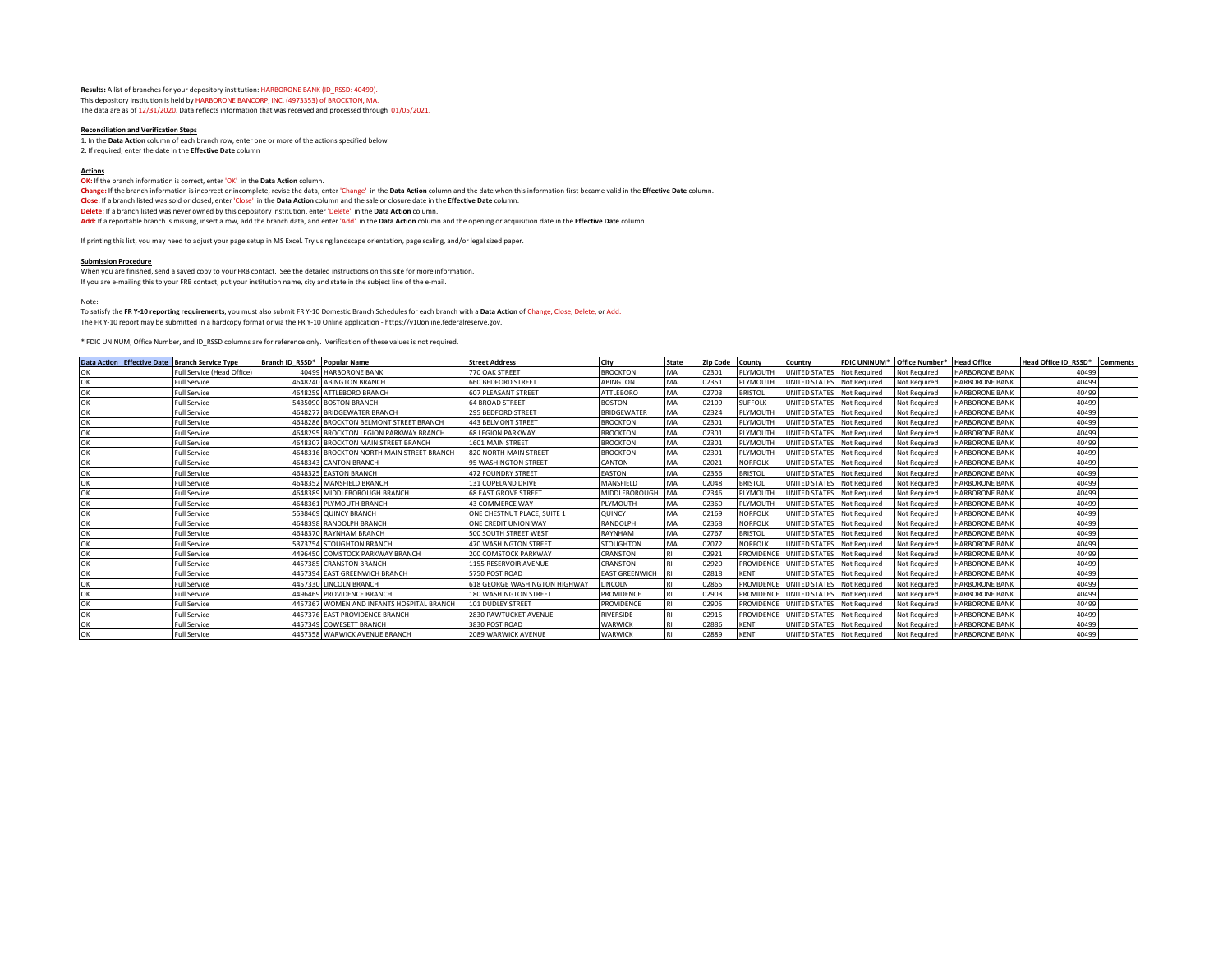# Form FR Y-6 HarborOne Bancorp, Inc. Fiscal Year Ending December 31, 2020

## Report Item 3: Securities Holders

|                                                                                     |                        | Current securities holders with ownership, control or holdings of 5% or more with power to vote as of fiscal Securities holders not listed in 3(1)(a) through 3(1)(c) that had ownership, control or holdings of 5% or more wi |                                                        |                  |                                                 |  |  |  |
|-------------------------------------------------------------------------------------|------------------------|--------------------------------------------------------------------------------------------------------------------------------------------------------------------------------------------------------------------------------|--------------------------------------------------------|------------------|-------------------------------------------------|--|--|--|
|                                                                                     | year ending 12-31-2020 |                                                                                                                                                                                                                                | power to vote during the fiscal year ending 12-31-2020 |                  |                                                 |  |  |  |
| (1)(a)<br>(1)(c)<br>(1)(b)                                                          |                        |                                                                                                                                                                                                                                | (2)(a)                                                 | (2)(b)           | (2)(c)                                          |  |  |  |
| Name                                                                                | Country of Citizenship | Number and Percentage of                                                                                                                                                                                                       | Name                                                   |                  | Country of Citizenship Number and Percentage of |  |  |  |
| City, State                                                                         | or Incorporation       | Each Class of Voting                                                                                                                                                                                                           | City, State                                            | or Incorporation | <b>Each Class of Voting</b>                     |  |  |  |
| Country                                                                             |                        | <b>Securities</b>                                                                                                                                                                                                              | Country                                                |                  | <b>Securities</b>                               |  |  |  |
| T. Rowe Price Associates, Inc.<br>Baltimore, MD<br><b>USA</b>                       | <b>USA</b>             | 1,880,349-3% of Common Stock                                                                                                                                                                                                   |                                                        |                  |                                                 |  |  |  |
| T. Rowe Price Small-Cap Value Fund, Inc.<br>Baltimore, MD<br><b>USA</b>             | <b>USA</b>             | 3,619,773 - 6% of Common Stock                                                                                                                                                                                                 |                                                        |                  |                                                 |  |  |  |
| AllianceBernstein L.P.<br>New York, NY<br><b>USA</b>                                | <b>USA</b>             | 3,266,041 - 6% of Common Stock                                                                                                                                                                                                 |                                                        |                  |                                                 |  |  |  |
| BlackRock, Inc.<br>New York, NY<br><b>USA</b>                                       | <b>USA</b>             | 4,163,058-7% of Common Stock                                                                                                                                                                                                   |                                                        |                  |                                                 |  |  |  |
| HarborOne Bank Employee Stock<br>Ownership Plan Trust<br>Brockton, MA<br><b>USA</b> | <b>USA</b>             | 4,563,160-8% of Common Stock                                                                                                                                                                                                   |                                                        |                  |                                                 |  |  |  |